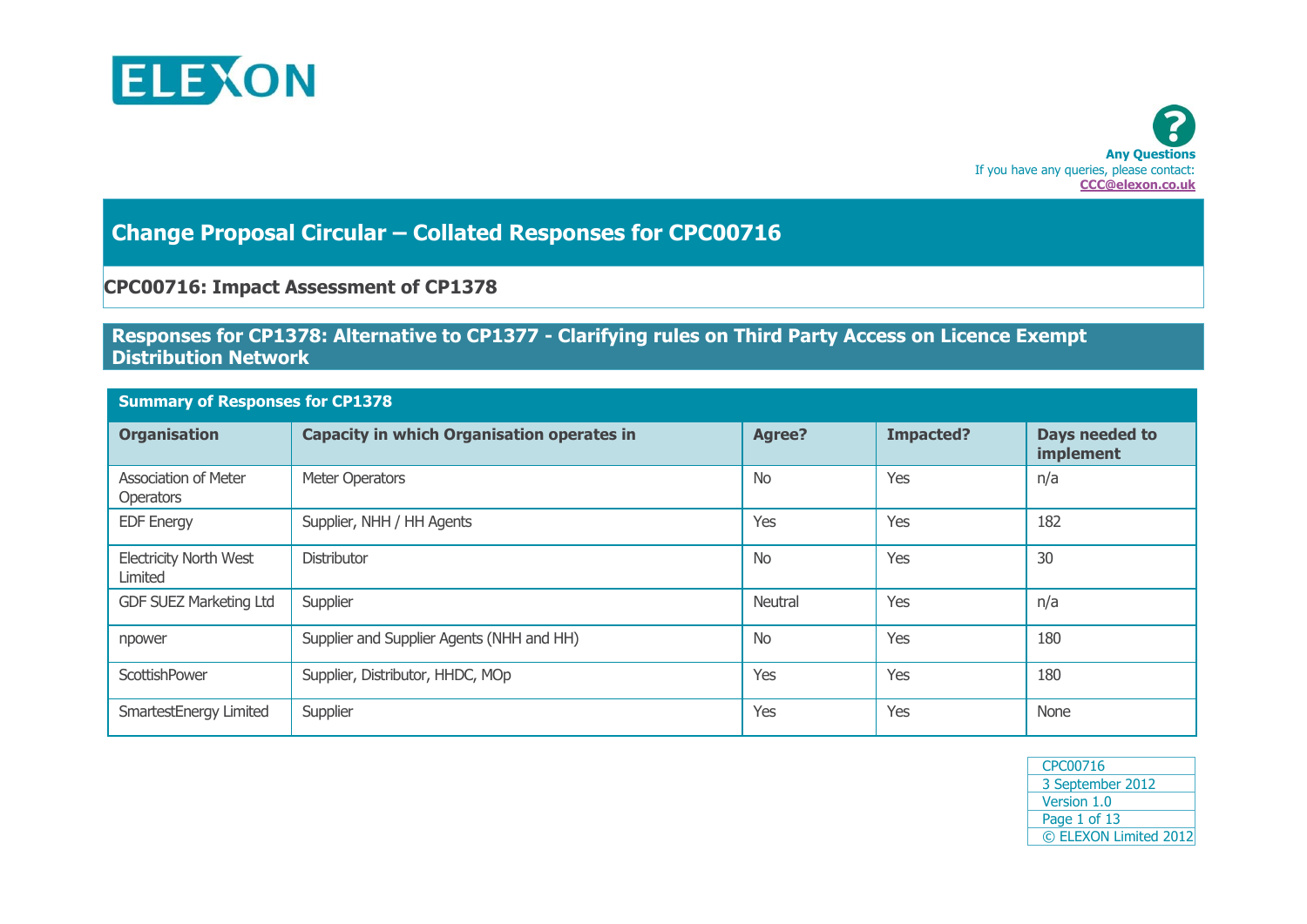| <b>Summary of Responses for CP1378</b>      |                             |     |     |     |  |
|---------------------------------------------|-----------------------------|-----|-----|-----|--|
| <b>TMA Data Management</b><br>Ltd           | HHDC, HHDA, NHHDC and NHHDA | No. | Yes | 30  |  |
| <b>Western Power</b><br><b>Distribution</b> | Distributor                 | -No | Yes | 120 |  |

| <b>Detailed Impact Assessment Responses for CP1378</b> |               |           |                                                                                                                                                                                                        |  |
|--------------------------------------------------------|---------------|-----------|--------------------------------------------------------------------------------------------------------------------------------------------------------------------------------------------------------|--|
| <b>Organisation</b>                                    | <b>Agree?</b> | Impacted? | <b>Comments</b>                                                                                                                                                                                        |  |
| Association of Meter                                   | <b>No</b>     | Yes       | Agree change comment - No                                                                                                                                                                              |  |
| Operators                                              |               |           | For which role is your organisation impacted? Meter Operators                                                                                                                                          |  |
|                                                        |               |           | <b>Please state what the impact is <math>n/a</math></b>                                                                                                                                                |  |
|                                                        |               |           | <b>Lead time comment - n/a</b>                                                                                                                                                                         |  |
|                                                        |               |           | Would implementation in the proposed Release have an adverse impact on your organisation?<br>n/a                                                                                                       |  |
|                                                        |               |           | <b>Associated costs comment</b> $- n/a$                                                                                                                                                                |  |
|                                                        |               |           | Any other comments:                                                                                                                                                                                    |  |
|                                                        |               |           | Unfortunately due to holidays, I have not had time to fully consider each of the CPs. However they do have<br>impact on MOs. If you inform me of the next meeting I would like to attend, if possible. |  |
|                                                        |               |           | I have previously made representations on the 'third party access' CP that a single 'controlling mind' MO is<br>essential if complex sites using difference metering is used. My reasons are:          |  |
|                                                        |               |           | Each customer can select their own supplier                                                                                                                                                            |  |
|                                                        |               |           | This is essentially the purpose of the third party access<br>a.                                                                                                                                        |  |

| CPC00716              |
|-----------------------|
| 3 September 2012      |
| Version 1.0           |
| Page 2 of 13          |
| © ELEXON Limited 2012 |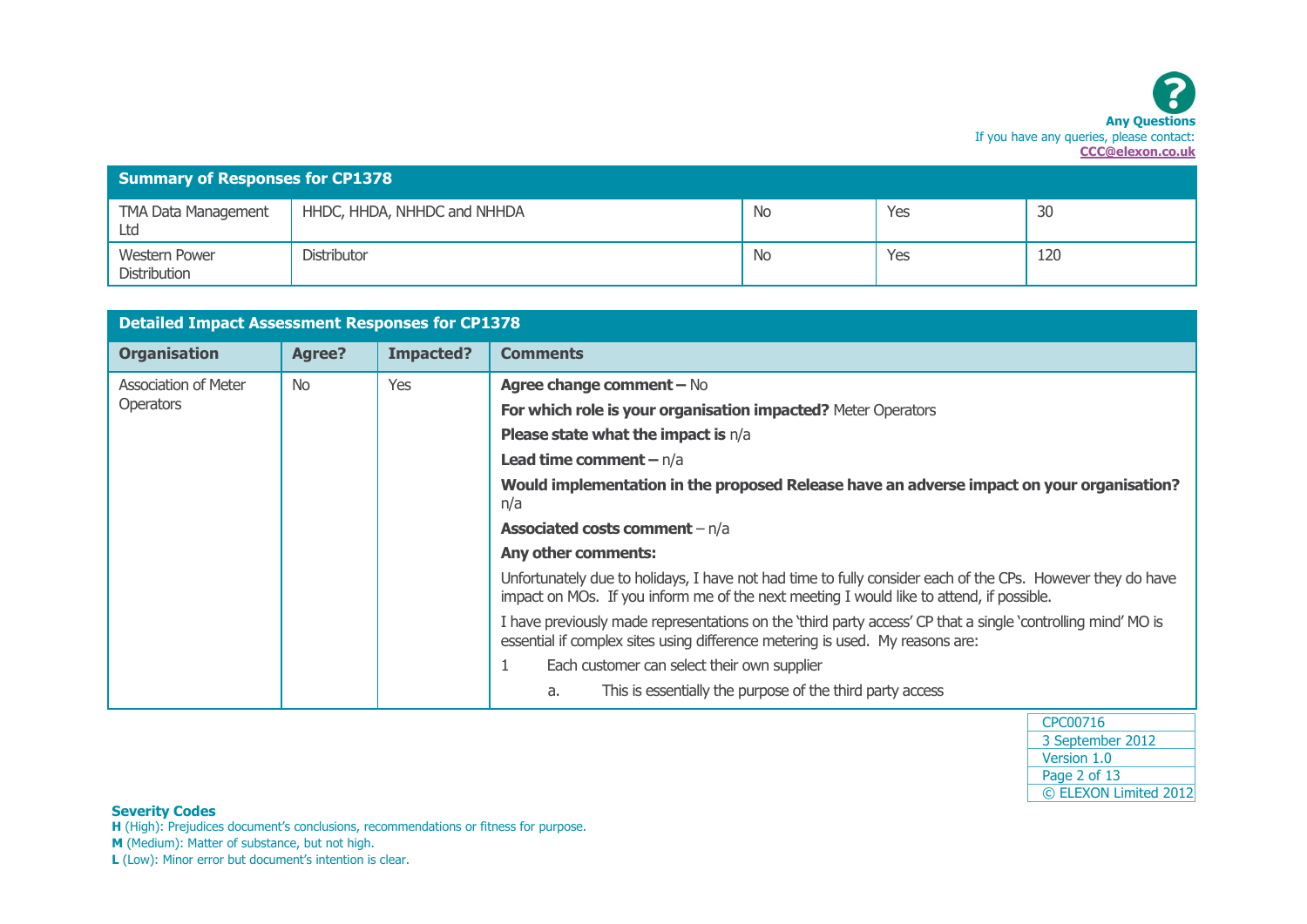| <b>Detailed Impact Assessment Responses for CP1378</b> |               |                  |                                                                                                                                                                                                                                                                                                                                                                                                                                                                                                                                                           |  |
|--------------------------------------------------------|---------------|------------------|-----------------------------------------------------------------------------------------------------------------------------------------------------------------------------------------------------------------------------------------------------------------------------------------------------------------------------------------------------------------------------------------------------------------------------------------------------------------------------------------------------------------------------------------------------------|--|
| <b>Organisation</b>                                    | <b>Agree?</b> | <b>Impacted?</b> | <b>Comments</b>                                                                                                                                                                                                                                                                                                                                                                                                                                                                                                                                           |  |
|                                                        |               |                  | $\overline{2}$<br>Each supplier must appoint the same common HHDC                                                                                                                                                                                                                                                                                                                                                                                                                                                                                         |  |
|                                                        |               |                  | A single HHDC is essential, so that they can read the 'total meter' and each sub-meter - then<br>a.<br>deduct each sub-meter from the total to make the residual for the landlord, while passing on<br>the consumption on each sub-meter trading independently to the relevant customers. The<br>HHDC can also estimate missing data in the full knowledge of the impact on the total site.<br>The sum of the estimates would not be expected to exceed the 'total meter'.                                                                                |  |
|                                                        |               |                  | 3<br>Each supplier must appoint the same common HHMO, a single HHMO is essential to ensure:                                                                                                                                                                                                                                                                                                                                                                                                                                                               |  |
|                                                        |               |                  | A single HHMO has an understanding of the electrical network of the whole site to ensure that<br>a.<br>all electrical supplies are accounted for $-$ do not want any of the installation missed from<br>settlement or double counted. Particularly relevant when different operating regimes of the<br>electrical network can result in different flows of energy (e.g. HV rings, LV back feeds)                                                                                                                                                          |  |
|                                                        |               |                  | The one HHMO 'controlling mind' can manage different sub-deduct meters within the site<br>b.<br>being added, or disconnected or combined. Every MPAN in the site needs to be included in<br>the single 'complex site' form. Any sub-deduct metering within the site which is connected,<br>de-energised or disconnected needs to be correctly identified in the complex site form,<br>otherwise under/over counting in settlement may occur. The effective from date of the<br>complex site form is an essential method of managing the timing of changes |  |
|                                                        |               |                  | One HHMO being accountable for the site ensures that the BSC Parties, and TAA, can<br>C.<br>attribute errors or omissions to a single HHMO and/or HHDC rather than each party blaming<br>another.                                                                                                                                                                                                                                                                                                                                                         |  |
|                                                        |               |                  | Single parties ensure more effective communication of changes.<br>d.                                                                                                                                                                                                                                                                                                                                                                                                                                                                                      |  |
|                                                        |               |                  | On that basis support CP1377, whilst rejecting CP1378.                                                                                                                                                                                                                                                                                                                                                                                                                                                                                                    |  |

| CPC00716              |
|-----------------------|
| 3 September 2012      |
| Version 1.0           |
| Page 3 of 13          |
| © ELEXON Limited 2012 |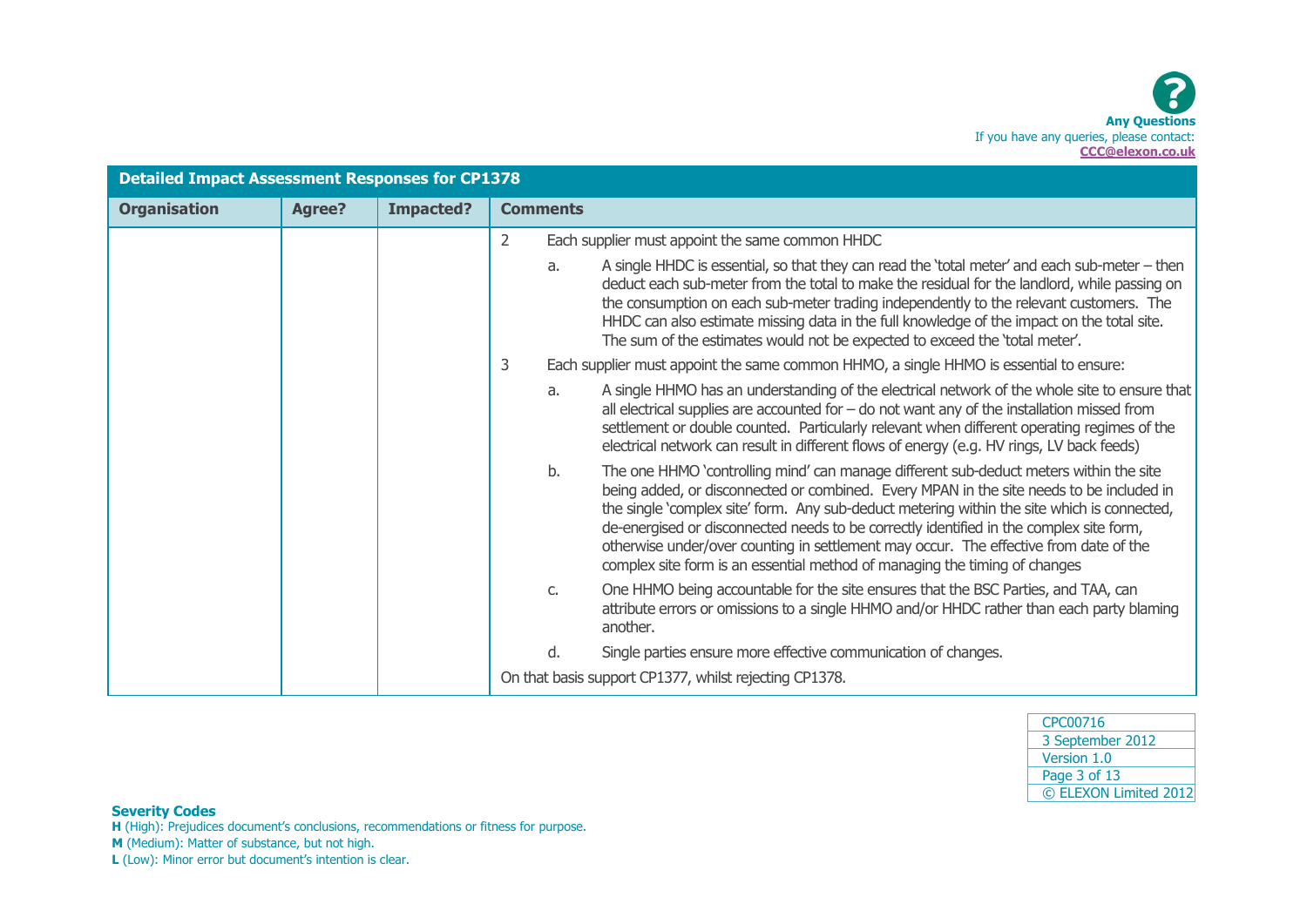| <b>Detailed Impact Assessment Responses for CP1378</b> |               |                  |                                                                                                                                                                                                                                                                                                                                                                                                                                                                                                                                                                                                                                                                              |
|--------------------------------------------------------|---------------|------------------|------------------------------------------------------------------------------------------------------------------------------------------------------------------------------------------------------------------------------------------------------------------------------------------------------------------------------------------------------------------------------------------------------------------------------------------------------------------------------------------------------------------------------------------------------------------------------------------------------------------------------------------------------------------------------|
| <b>Organisation</b>                                    | <b>Agree?</b> | <b>Impacted?</b> | <b>Comments</b>                                                                                                                                                                                                                                                                                                                                                                                                                                                                                                                                                                                                                                                              |
|                                                        |               |                  | The group should also consider if there are need to change the Metering CoPs. Through recent discussion<br>with BSC representatives it became apparent that CoP5 Appendix A point 7 refers to 'Licensed Distribution<br>System'. The definition of Licenced Distribution System and Distribution System within the BSC are<br>significantly different and in this context it would appear that third party access would be better<br>accommodated if the CoPs used the term Distribution System.                                                                                                                                                                             |
|                                                        |               |                  | For the similar reasons I think need to be careful over the use of the term Associated Distribution System -<br>which would appear to cover the situation where all supplies in a block of flats are separately metered and<br>registered in a registration system. But the risers and laterals within the building are privately owned and<br>therefore form an unlicensed distribution system. These are very common. If a CoP10 meter were to be<br>installed in the spa, pool, or laundry within the building CoP3, 5 & 10's use of the term 'Licenced Distribution<br>System' would appear to prevent this without a dispensation. This is not logical, or sustainable. |
|                                                        |               |                  | The BSC allows for the publication of Draft CPs, these are less commonly used in recent years, but give an<br>effective method of raising issues which are complex, new and may require further amendment prior to formal<br>approval. Clearly the opportunity for SVG to amend the CP is very limited. It would probably have been<br>worthwhile to have gone through a DCP stage first.                                                                                                                                                                                                                                                                                    |
| <b>EDF Energy</b>                                      | Yes           | Yes              | Agree change comment - Yes                                                                                                                                                                                                                                                                                                                                                                                                                                                                                                                                                                                                                                                   |
|                                                        |               |                  | For which role is your organisation impacted? HHMOP                                                                                                                                                                                                                                                                                                                                                                                                                                                                                                                                                                                                                          |
|                                                        |               |                  | <b>Please state what the impact is - Minor</b>                                                                                                                                                                                                                                                                                                                                                                                                                                                                                                                                                                                                                               |
|                                                        |               |                  | Lead time comment - 182                                                                                                                                                                                                                                                                                                                                                                                                                                                                                                                                                                                                                                                      |
|                                                        |               |                  | Would implementation in the proposed Release have an adverse impact on your organisation?<br>See answer to question 3                                                                                                                                                                                                                                                                                                                                                                                                                                                                                                                                                        |
|                                                        |               |                  | <b>Associated costs comment - </b> We do not have any information on associated costs                                                                                                                                                                                                                                                                                                                                                                                                                                                                                                                                                                                        |

| CPC00716              |  |
|-----------------------|--|
| 3 September 2012      |  |
| Version 1.0           |  |
| Page 4 of 13          |  |
| © ELEXON Limited 2012 |  |

**H** (High): Prejudices document's conclusions, recommendations or fitness for purpose.

**M** (Medium): Matter of substance, but not high.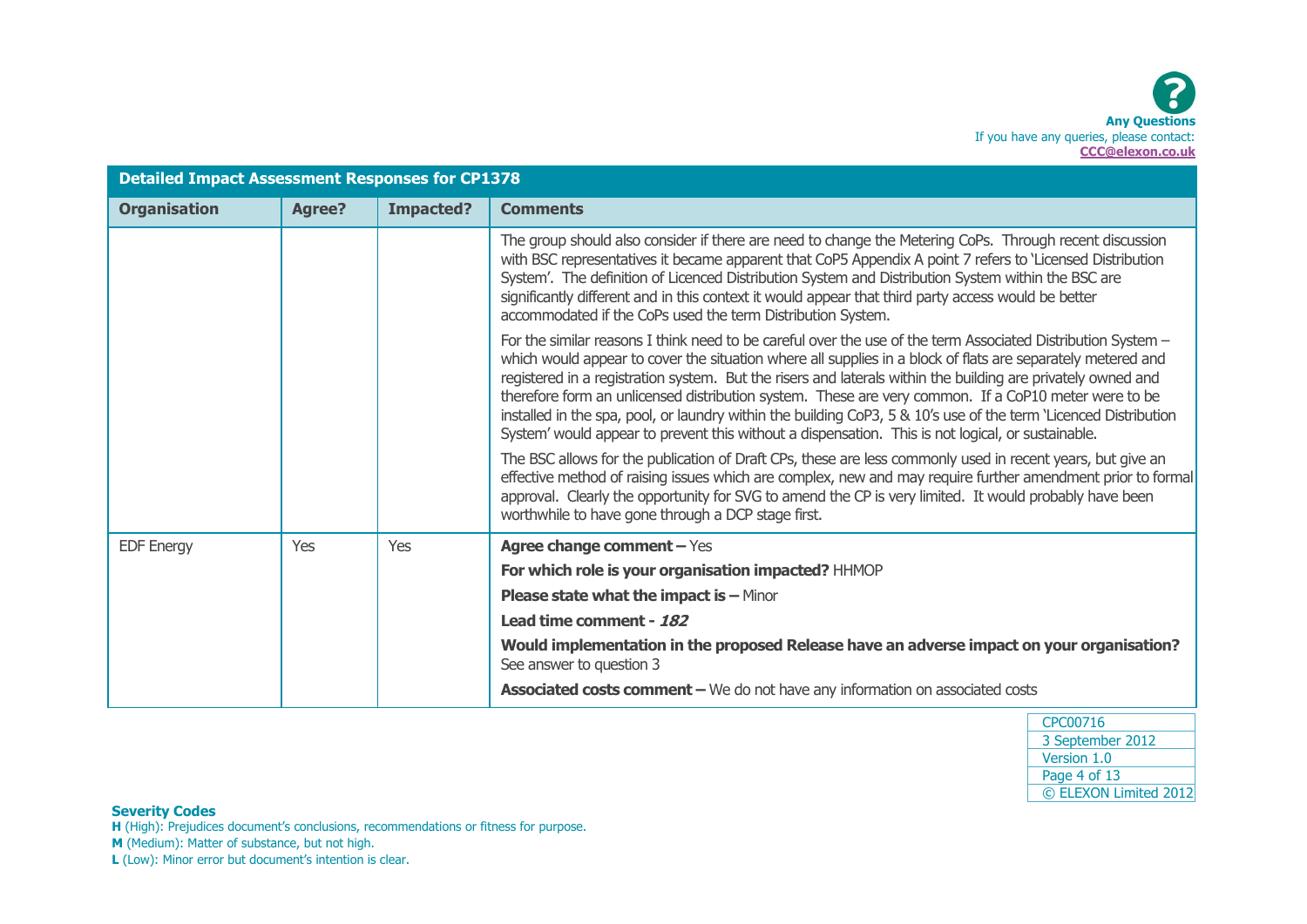| <b>Detailed Impact Assessment Responses for CP1378</b> |               |                  |                                                                                                                                                                                                                                                                                                                                                                                                                                                                                      |
|--------------------------------------------------------|---------------|------------------|--------------------------------------------------------------------------------------------------------------------------------------------------------------------------------------------------------------------------------------------------------------------------------------------------------------------------------------------------------------------------------------------------------------------------------------------------------------------------------------|
| <b>Organisation</b>                                    | <b>Agree?</b> | <b>Impacted?</b> | <b>Comments</b>                                                                                                                                                                                                                                                                                                                                                                                                                                                                      |
|                                                        |               |                  | Any other comments:                                                                                                                                                                                                                                                                                                                                                                                                                                                                  |
|                                                        |               |                  | If CP1378 was to be implemented there must be obligations and timescales put on the MOP's of the individual<br>customers written into the BSCP so that they notify any changes in a timely manner so that the boundary<br>point MOP can amend and resend D0268 and supplementary data to maintain the correct data into<br>settlement. We believe there may be a risk to settlement by having multiple agents involved rather than a<br>single agent responsible for the whole site. |
| <b>Electricity North West</b>                          | <b>No</b>     | Yes              | Agree change comment - No                                                                                                                                                                                                                                                                                                                                                                                                                                                            |
| Limited                                                |               |                  | We understand MOP competition but initially due to the complexity of the process it would be of benefit to the<br>process for the appointed MOP for the Third Party site to have the same MOP as the Private Network operator.                                                                                                                                                                                                                                                       |
|                                                        |               |                  | Once the industry gain a better understanding and knowledge of the process then a change could be raised to<br>allow Mop competition.                                                                                                                                                                                                                                                                                                                                                |
|                                                        |               |                  | For which role is your organisation impacted? Distributor                                                                                                                                                                                                                                                                                                                                                                                                                            |
|                                                        |               |                  | Please state what the impact is -                                                                                                                                                                                                                                                                                                                                                                                                                                                    |
|                                                        |               |                  | We will need to know the number of customers on the Private Network who have appointed their own<br>Supplier so we have an understanding of what data we will be receiving. This information will allow us to<br>assess the impact on our DUOs tariffs and charging methodology.                                                                                                                                                                                                     |
|                                                        |               |                  | Lead time comment -                                                                                                                                                                                                                                                                                                                                                                                                                                                                  |
|                                                        |               |                  | Clarifying the rules has no major impact. The current processes to support Third Party Access on Private<br>Networks are still at a high level and end to end processes need to be developed with ownership and<br>timescales. If the solution for new Meter Timeswitch codes and Line Loss Factors are required this is at least a<br>6 week lead time to implementation dependent on the Market Domain schedule.                                                                   |
|                                                        |               |                  | Would implementation in the proposed Release have an adverse impact on your organisation?                                                                                                                                                                                                                                                                                                                                                                                            |
|                                                        |               |                  | No, we would require a business workaround in place until the Third Party Access Working Group concluded                                                                                                                                                                                                                                                                                                                                                                             |

| CPC00716              |
|-----------------------|
| 3 September 2012      |
| Version 1.0           |
| Page 5 of 13          |
| © ELEXON Limited 2012 |

**H** (High): Prejudices document's conclusions, recommendations or fitness for purpose.

**M** (Medium): Matter of substance, but not high.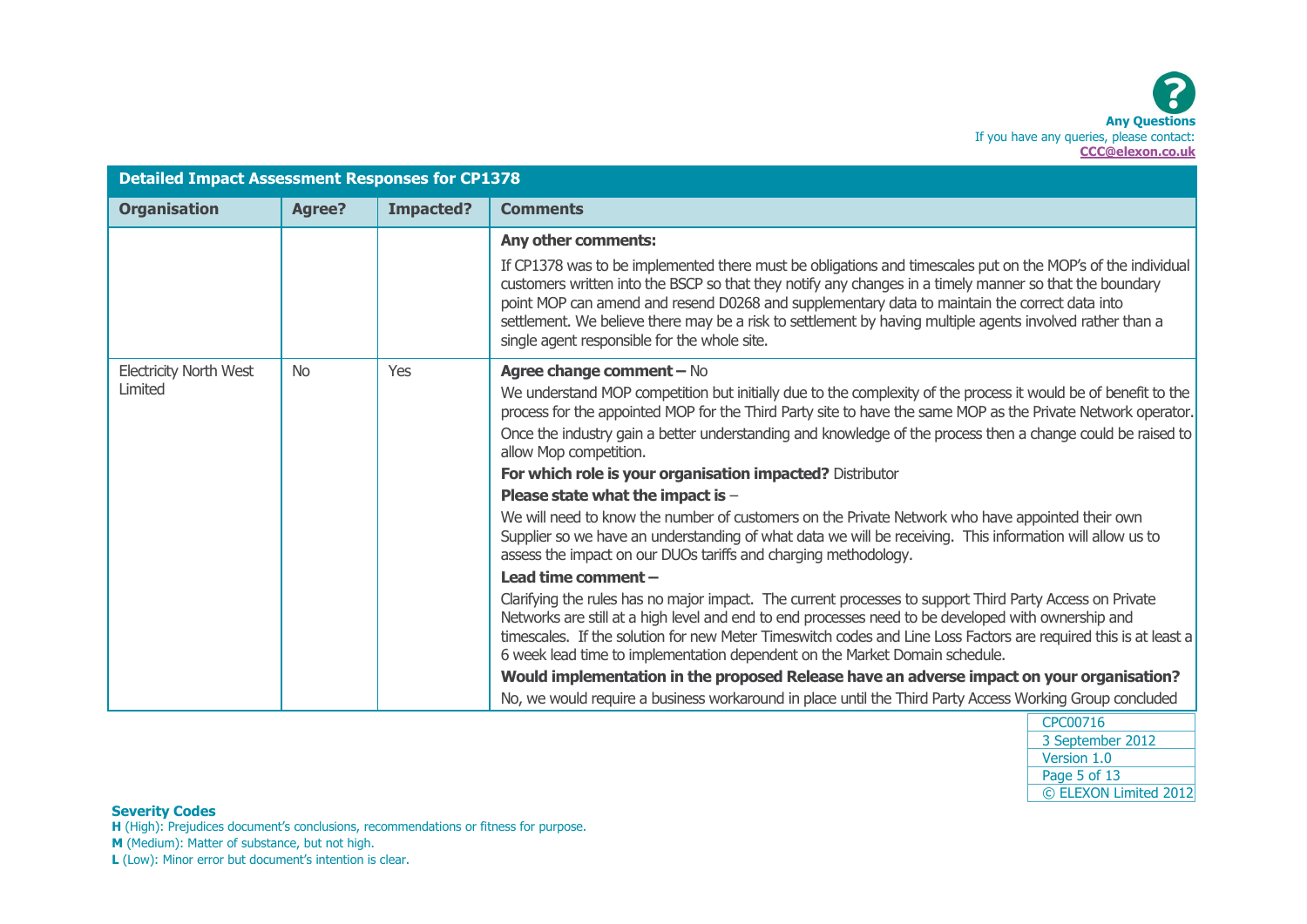| <b>Detailed Impact Assessment Responses for CP1378</b> |               |                  |                                                                                                                                                                                                                                                                                                                             |
|--------------------------------------------------------|---------------|------------------|-----------------------------------------------------------------------------------------------------------------------------------------------------------------------------------------------------------------------------------------------------------------------------------------------------------------------------|
| <b>Organisation</b>                                    | <b>Agree?</b> | <b>Impacted?</b> | <b>Comments</b>                                                                                                                                                                                                                                                                                                             |
|                                                        |               |                  | impacts and changes required had been raised and gone through relevant change process.<br>Associated costs comment -<br>Until there is a full understanding of the end to end process and solution and this has gone through the<br>relevant change process we will understand the full costs.<br>Any other comments - None |
| <b>GDF SUEZ Marketing Ltd</b>                          | Neutral       | Yes              | <b>Agree change comment - Neutral</b>                                                                                                                                                                                                                                                                                       |
|                                                        |               |                  | For which role is your organisation impacted? Supplier                                                                                                                                                                                                                                                                      |
|                                                        |               |                  | <b>Please state what the impact is - This will enable us to facilitate the supply to customers on a Licence</b><br>Exempt Distribution Network that wish to make use of Third Party Access.                                                                                                                                 |
|                                                        |               |                  | Lead time comment - We are already looking to use this process for customers who wish Third Party<br>Access or who own a Licence Exempt Distribution Network that covers supplies to wish to have Third Party<br>Access arrangements.                                                                                       |
|                                                        |               |                  | Would implementation in the proposed Release have an adverse impact on your organisation?<br>We support this CP or CP1377 being implemented in the earliest possible release.                                                                                                                                               |
|                                                        |               |                  | <b>Associated costs comment - No associated cost.</b>                                                                                                                                                                                                                                                                       |
|                                                        |               |                  | Any other comments -                                                                                                                                                                                                                                                                                                        |
|                                                        |               |                  | While we understand the risks to settlement that having multiple Meter Operators operating within a Licence<br>Exempt Distribution Network, we believe that these are relatively small if correct BSC procedures are followed.<br>However we are happy to support the decision made by the SVG over which CP to progress.   |
| npower                                                 | <b>No</b>     | Yes              | Agree change comment - No<br>We believe that it is essential that the same MOA and HHDC should be appointed to the Boundary and Third                                                                                                                                                                                       |

**H** (High): Prejudices document's conclusions, recommendations or fitness for purpose.

**M** (Medium): Matter of substance, but not high.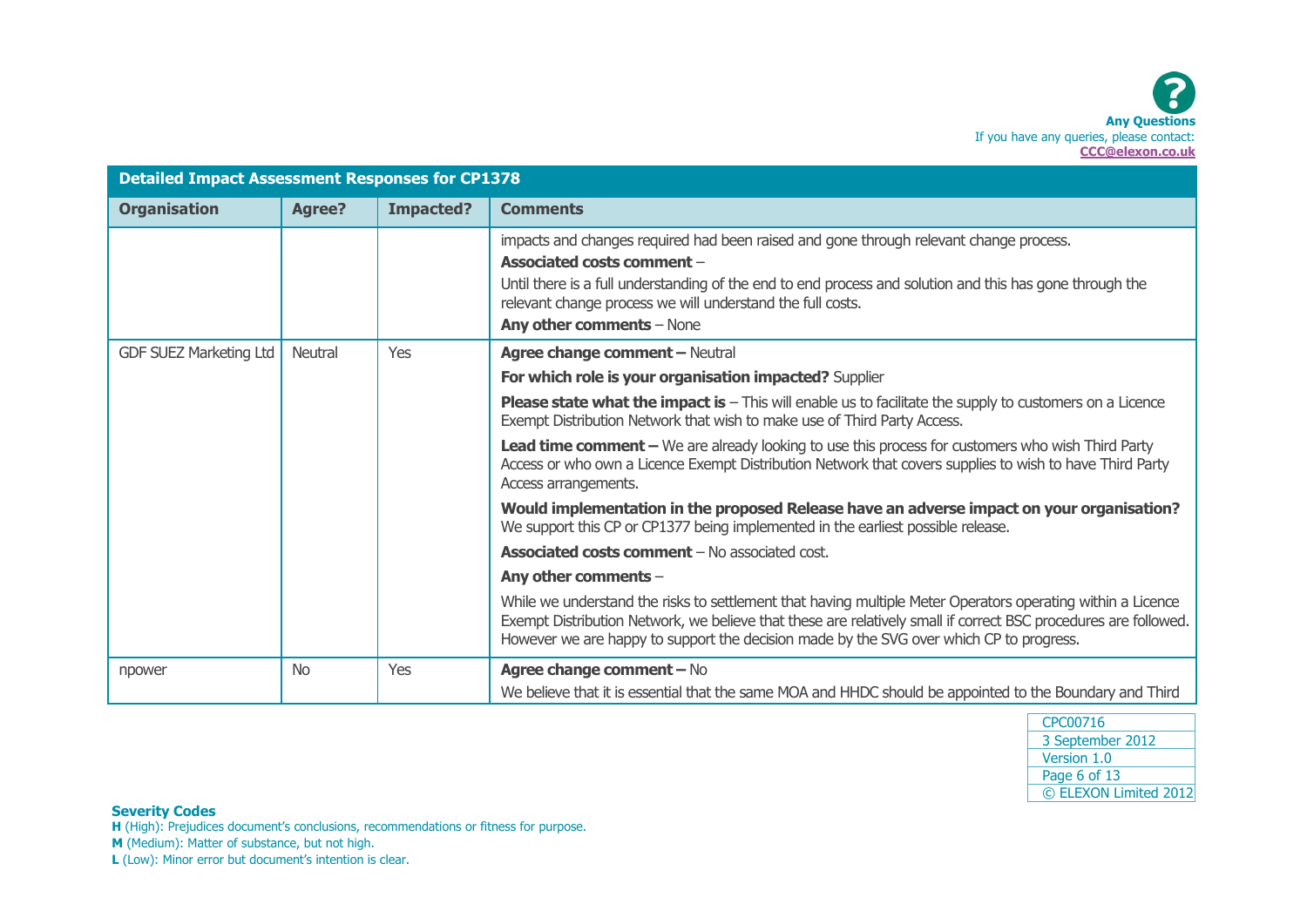| <b>Detailed Impact Assessment Responses for CP1378</b> |               |                  |                                                                                                                                                                                                                                                                                                                                                                               |
|--------------------------------------------------------|---------------|------------------|-------------------------------------------------------------------------------------------------------------------------------------------------------------------------------------------------------------------------------------------------------------------------------------------------------------------------------------------------------------------------------|
| <b>Organisation</b>                                    | <b>Agree?</b> | <b>Impacted?</b> | <b>Comments</b>                                                                                                                                                                                                                                                                                                                                                               |
|                                                        |               |                  | Party Meters when using the Difference Method to ensure the accurate and timely transfer of information.<br>There is currently no process for one MOA to inform another MOA of a change of meter other than part of a<br>COA. So this would suggest that this is achieved via email or a similar method, until a process can be<br>formalised this could be viewed as a risk. |
|                                                        |               |                  | For which role is your organisation impacted? Supplier, HHDC, MOA                                                                                                                                                                                                                                                                                                             |
|                                                        |               |                  | Please state what the impact is $-$                                                                                                                                                                                                                                                                                                                                           |
|                                                        |               |                  | As there is currently no process for one MOA to inform another MOA of a change of meter (other than part of<br>a COA) this process would be managed via email or a similar method. Until a process can be formalised (via<br>Dataflow) there would be a number of risks to parties and settlements.                                                                           |
|                                                        |               |                  | These changes may result in requirements to change processes internally.                                                                                                                                                                                                                                                                                                      |
|                                                        |               |                  | Lead time comment $-180$                                                                                                                                                                                                                                                                                                                                                      |
|                                                        |               |                  | Should this change be agreed there will be a need to define a new process or improve controls for the existing<br>process to manage the transfer of data between agents and therefore believe a greater lead time is required.                                                                                                                                                |
|                                                        |               |                  | Would implementation in the proposed Release have an adverse impact on your organisation? -<br>Yes, see 2b.                                                                                                                                                                                                                                                                   |
|                                                        |               |                  | <b>Associated costs comment - Unknown at present</b>                                                                                                                                                                                                                                                                                                                          |
|                                                        |               |                  | Any other comments -                                                                                                                                                                                                                                                                                                                                                          |
|                                                        |               |                  | Further discussions will be needed to clarify the application of DUoS and as to how the losses should be<br>handled.                                                                                                                                                                                                                                                          |
|                                                        |               |                  | During the review of the red line changes a potential inconsistency was identified:                                                                                                                                                                                                                                                                                           |
|                                                        |               |                  | The section titled 'Export on Licence Exempt Distribution Network' references on page 4 of the BSCP<br>redline states that 'If Total Boundary Demand is positive then the Boundary Point Supplier is a net<br>Importer, and the Total Boundary Demand should be entered in Settlement as a positive quantity of                                                               |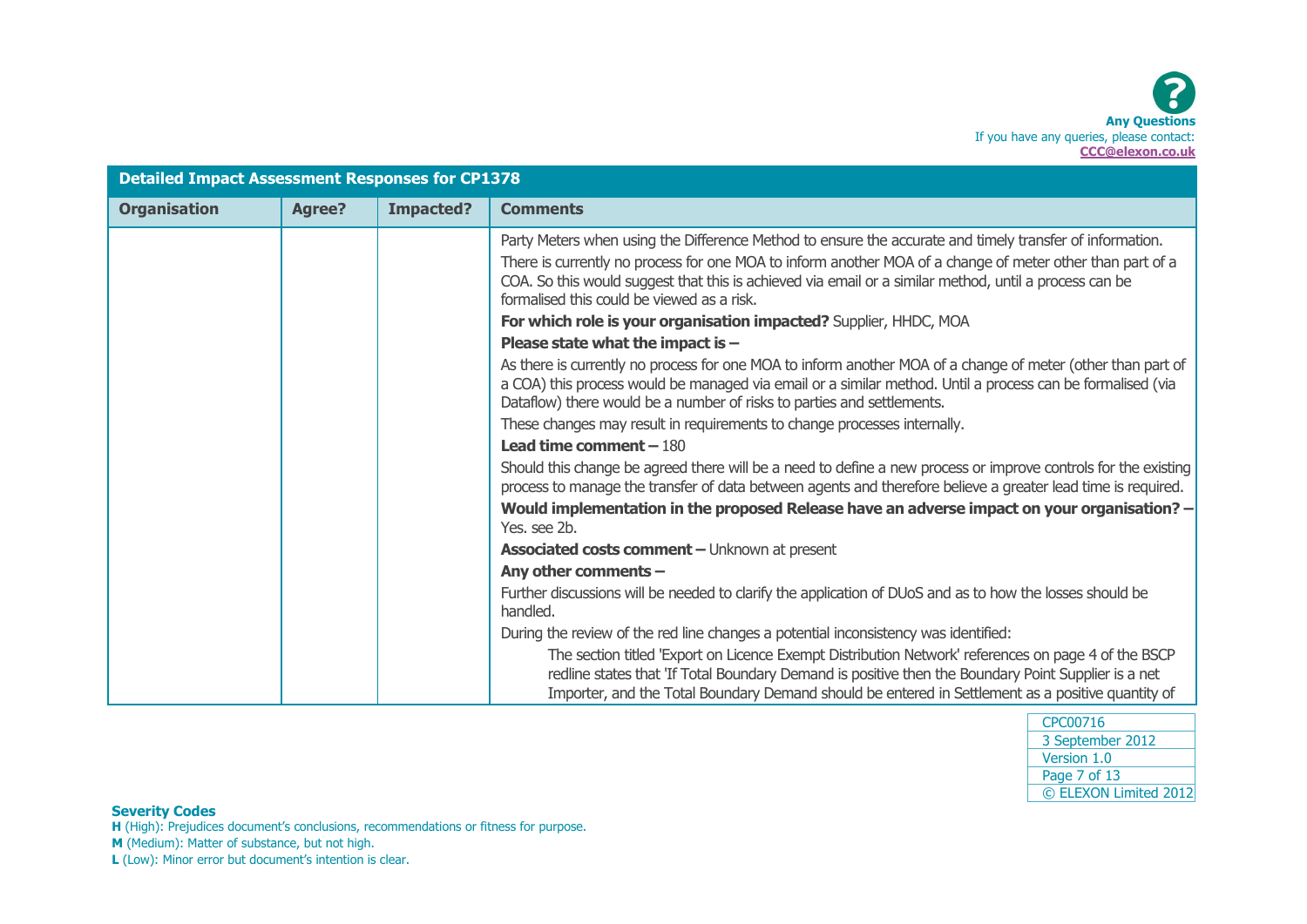| <b>Detailed Impact Assessment Responses for CP1378</b> |               |                  |                                                                                                                                                                                                                                                                                                                                                                                                                                                                                                                                                                                                                                                                                                                                                                                                      |
|--------------------------------------------------------|---------------|------------------|------------------------------------------------------------------------------------------------------------------------------------------------------------------------------------------------------------------------------------------------------------------------------------------------------------------------------------------------------------------------------------------------------------------------------------------------------------------------------------------------------------------------------------------------------------------------------------------------------------------------------------------------------------------------------------------------------------------------------------------------------------------------------------------------------|
| <b>Organisation</b>                                    | <b>Agree?</b> | <b>Impacted?</b> | <b>Comments</b>                                                                                                                                                                                                                                                                                                                                                                                                                                                                                                                                                                                                                                                                                                                                                                                      |
|                                                        |               |                  | Active Import.' This seems to contradict a statement in the current BSCP not amended in the redline<br>version, 'The HHDC is required to establish gross energy for the site for each settlement period. This is<br>achieved by applying the aggregation rule to the metered data values. If the resultant value applied to<br>the rule positive, the site is exporting, and the import value is zero.'                                                                                                                                                                                                                                                                                                                                                                                              |
| <b>ScottishPower</b>                                   | Yes           | Yes              | Agree change comment - Yes                                                                                                                                                                                                                                                                                                                                                                                                                                                                                                                                                                                                                                                                                                                                                                           |
|                                                        |               |                  | We agree with the proposer's view that in order not to restrict competition then HH customers should have<br>the right to choose their own MOA. We also agree that for all such sites the same HHDC should provide the<br>requisite information.                                                                                                                                                                                                                                                                                                                                                                                                                                                                                                                                                     |
|                                                        |               |                  | For which role is your organisation impacted? Supplier, Distributor, HHDC                                                                                                                                                                                                                                                                                                                                                                                                                                                                                                                                                                                                                                                                                                                            |
|                                                        |               |                  | Please state what the impact is $-$                                                                                                                                                                                                                                                                                                                                                                                                                                                                                                                                                                                                                                                                                                                                                                  |
|                                                        |               |                  | HHDC will require to have in place processes that will allow them to provide both the Supplier and Distributor<br>with accurate information which will enable them to bill their customer accordingly. We believe that difference<br>metering, even though this will require a metering dispensation, is the most appropriate way forward. From a<br>Distribution point of view we would expect to see MPIDs in respect of both the Exempt Network Operator and<br>the customer(s) who have opted to appoint their own supplier. Such a split will allow the correct DUoS charges<br>to be applied to each relevant supplier. This split would also allow each Supplier to receive accurate<br>information on behalf of their respective customers and enable them to provide accurate Supply bills. |
|                                                        |               |                  | Lead time comment $-180$                                                                                                                                                                                                                                                                                                                                                                                                                                                                                                                                                                                                                                                                                                                                                                             |
|                                                        |               |                  | Given that there may be some system changes required our preference is to have a 6 month lead time prior to<br>the change going live.                                                                                                                                                                                                                                                                                                                                                                                                                                                                                                                                                                                                                                                                |
|                                                        |               |                  | Would implementation in the proposed Release have an adverse impact on your organisation?                                                                                                                                                                                                                                                                                                                                                                                                                                                                                                                                                                                                                                                                                                            |
|                                                        |               |                  | No adverse impact                                                                                                                                                                                                                                                                                                                                                                                                                                                                                                                                                                                                                                                                                                                                                                                    |

| CPC00716              |
|-----------------------|
| 3 September 2012      |
| Version 1.0           |
| Page 8 of 13          |
| © ELEXON Limited 2012 |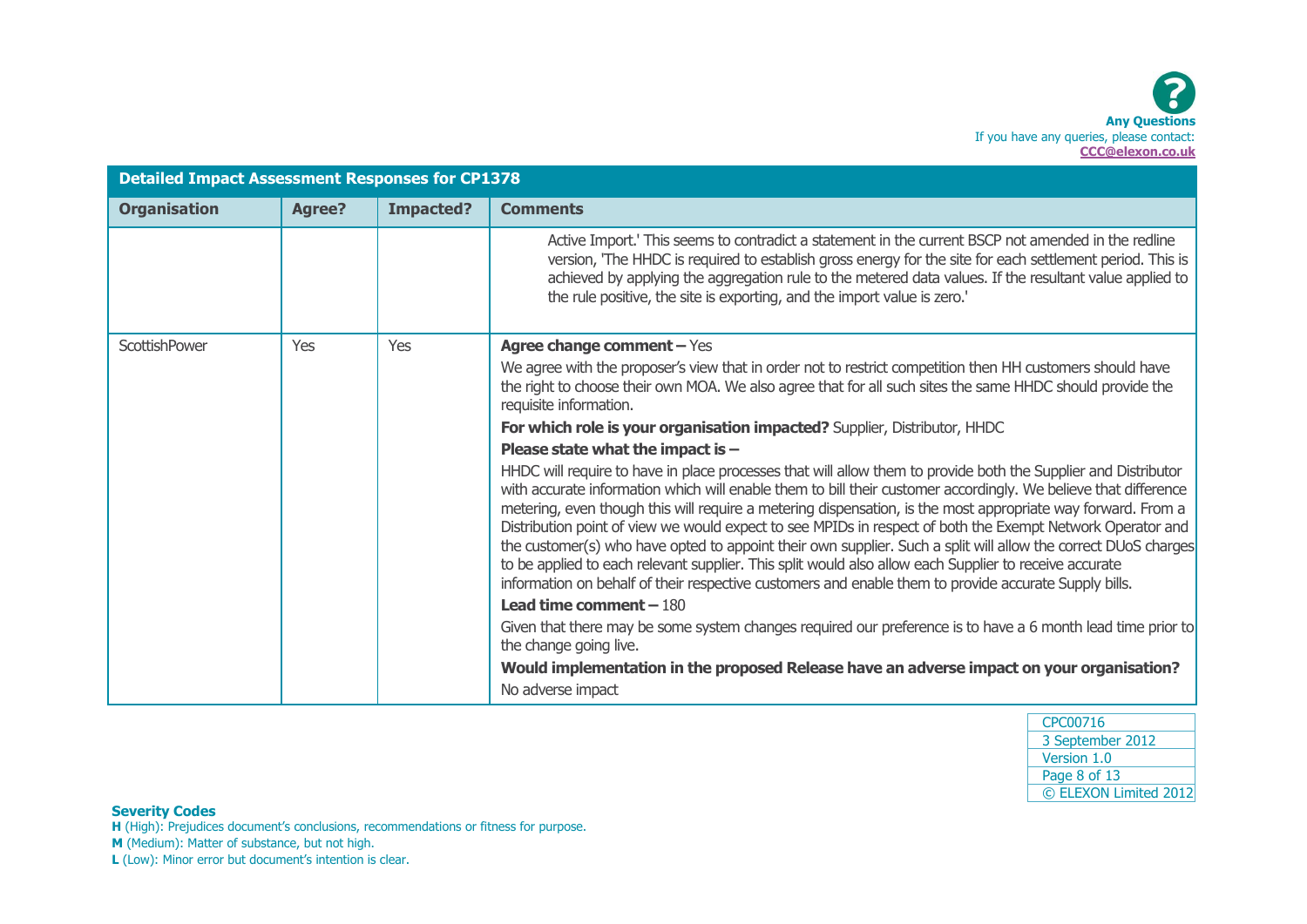| <b>Detailed Impact Assessment Responses for CP1378</b> |               |                  |                                                                                                                                                                                                                                                                                                                                                                                                                                                                                                                                                                                                                                                                                                                                                                                                                            |
|--------------------------------------------------------|---------------|------------------|----------------------------------------------------------------------------------------------------------------------------------------------------------------------------------------------------------------------------------------------------------------------------------------------------------------------------------------------------------------------------------------------------------------------------------------------------------------------------------------------------------------------------------------------------------------------------------------------------------------------------------------------------------------------------------------------------------------------------------------------------------------------------------------------------------------------------|
| <b>Organisation</b>                                    | <b>Agree?</b> | <b>Impacted?</b> | <b>Comments</b>                                                                                                                                                                                                                                                                                                                                                                                                                                                                                                                                                                                                                                                                                                                                                                                                            |
|                                                        |               |                  | Associated costs comment $- n/a$<br>Any other comments -<br>Regardless of who is appointed as MOp it is essential that all due processes should be applied. By due process,<br>we would expect the site to have an appropriate settlement mpan, which will allow DUoS charges etc. to be<br>applied correctly. In addition we need to ensure that any CT's/VT/Multi-core requirements meet the relevant<br>Code of Practice and that test certificates are provided for the CT/VT ratios in order to avoid any non-<br>compliance at future TAA audits.                                                                                                                                                                                                                                                                    |
| SmartestEnergy Limited                                 | Yes           | Yes              | Agree change comment - Yes<br>We agree with the changes common to both CP1377 & CP1378 as we believe they will introduce<br>efficiencies into the process. However, in respect of CP1378 compared with CP1377, we would add<br>the following:<br>Since there is full competition for Meter Operators, this allows them to be contracted with the<br>energy supplier by either the supplier's discretion or at the customer's direction.<br>I&C customers are accustomed to signing portfolio wide Meter Operator agreements in order to<br>obtain competitive pricing and would not be getting best value for money if they were forced to sign<br>on-off Mop agreements for specific sites with Meter Operators with whom they do not have other<br>agreements. Such choice is therefore in the interests of competition. |
|                                                        |               |                  | For which role is your organisation impacted? Supplier                                                                                                                                                                                                                                                                                                                                                                                                                                                                                                                                                                                                                                                                                                                                                                     |
|                                                        |               |                  | Please state what the impact is -<br>Our portfolio customers who wish to include other sites which are currently on embedded networks                                                                                                                                                                                                                                                                                                                                                                                                                                                                                                                                                                                                                                                                                      |
|                                                        |               |                  | will be able to add those sites to the portfolio we supply. This Change Proposal, in common with<br>CP1377, removes the need for additional applications for dispensations where the settlement<br>metering is not directly connected to a licensed distribution network. Therefore, this is in the                                                                                                                                                                                                                                                                                                                                                                                                                                                                                                                        |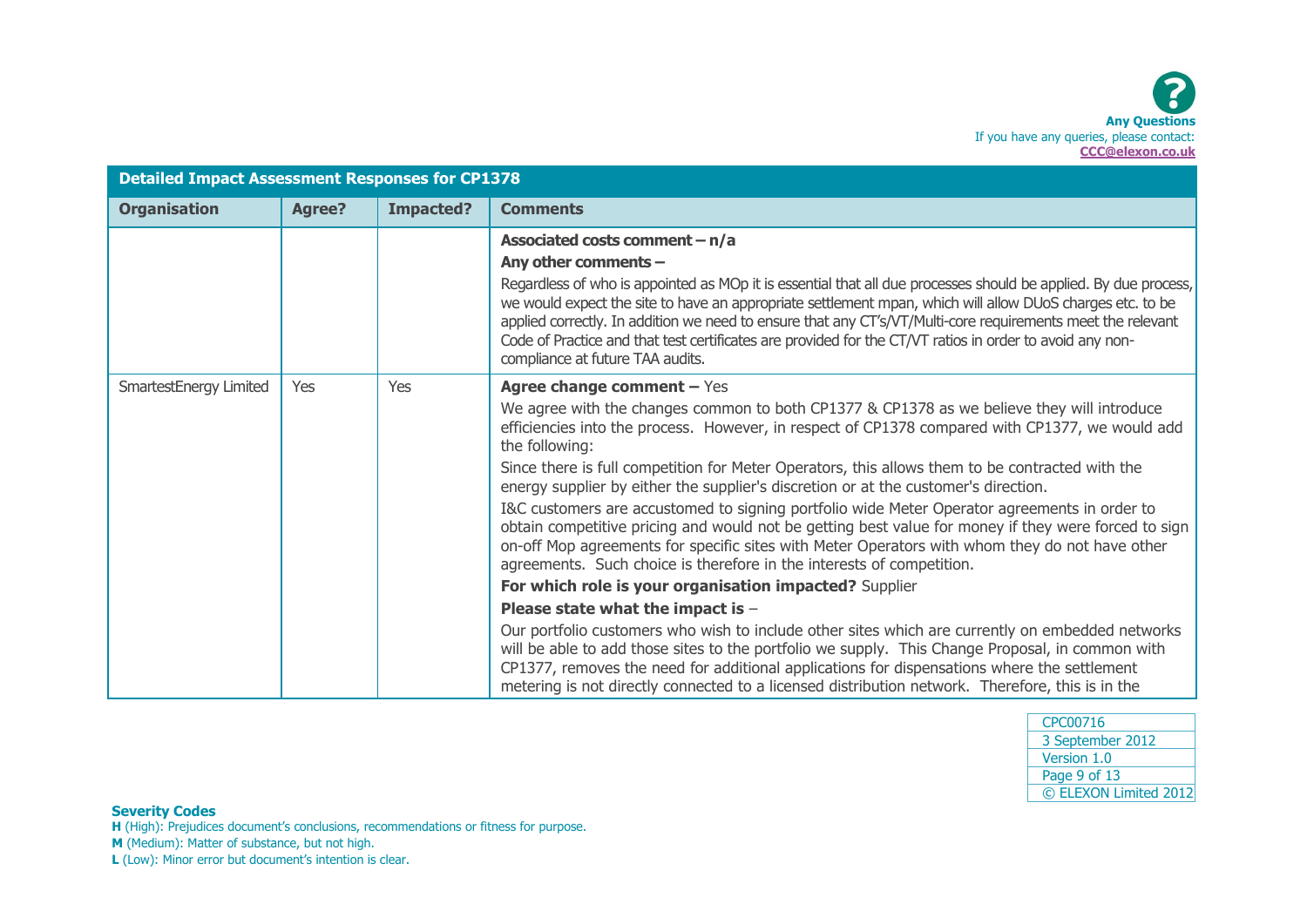| <b>Detailed Impact Assessment Responses for CP1378</b> |               |           |                                                                                                                                                                                                                                                                                                                                                                                                                                                                                                                                                                                                                                                                                                                                                                                                                                                                                                                                                                                         |
|--------------------------------------------------------|---------------|-----------|-----------------------------------------------------------------------------------------------------------------------------------------------------------------------------------------------------------------------------------------------------------------------------------------------------------------------------------------------------------------------------------------------------------------------------------------------------------------------------------------------------------------------------------------------------------------------------------------------------------------------------------------------------------------------------------------------------------------------------------------------------------------------------------------------------------------------------------------------------------------------------------------------------------------------------------------------------------------------------------------|
| <b>Organisation</b>                                    | <b>Agree?</b> | Impacted? | <b>Comments</b>                                                                                                                                                                                                                                                                                                                                                                                                                                                                                                                                                                                                                                                                                                                                                                                                                                                                                                                                                                         |
|                                                        |               |           | interests of competition.<br>Lead time comment -<br>Would implementation in the proposed Release have an adverse impact on your<br>organisation?<br>No notice is required<br><b>Associated costs comment</b> $- n/a$<br>Any other comments -<br>Whilst it may appear to appear to Elexon that it is the Supplier who is appointing the Meter<br>Operator, in reality, it is a contractual agreement between customers and their Mops. We<br>understand there are concerns amongst other participants that confusion would arise from having<br>two Meter Operators, however, CP1378 still proposes having a common DC (specially accredited)<br>and it is the DC who will coordinate the arrangements.<br>As stated in red-lined BSCP514, the HHMOA at the Boundary Point of the private network will need<br>to maintain the complex site supplementary information to allow the HHDC to correctly difference<br>the consumption between Boundary Point Meters and Third Party Meters. |
| TMA Data Management<br>Ltd                             | <b>No</b>     | Yes       | Agree change comment - No<br>For which role is your organisation impacted? HHDC<br><b>Please state what the impact is - Procedure</b><br><b>Lead time comment - 30</b><br>Would implementation in the proposed Release have an adverse impact on your organisation?<br><b>No</b><br><b>Associated costs comment - Low cost</b>                                                                                                                                                                                                                                                                                                                                                                                                                                                                                                                                                                                                                                                          |

| CPC00716              |  |
|-----------------------|--|
| 3 September 2012      |  |
| Version 1.0           |  |
| Page 10 of 13         |  |
| © ELEXON Limited 2012 |  |
|                       |  |

**H** (High): Prejudices document's conclusions, recommendations or fitness for purpose.

**M** (Medium): Matter of substance, but not high.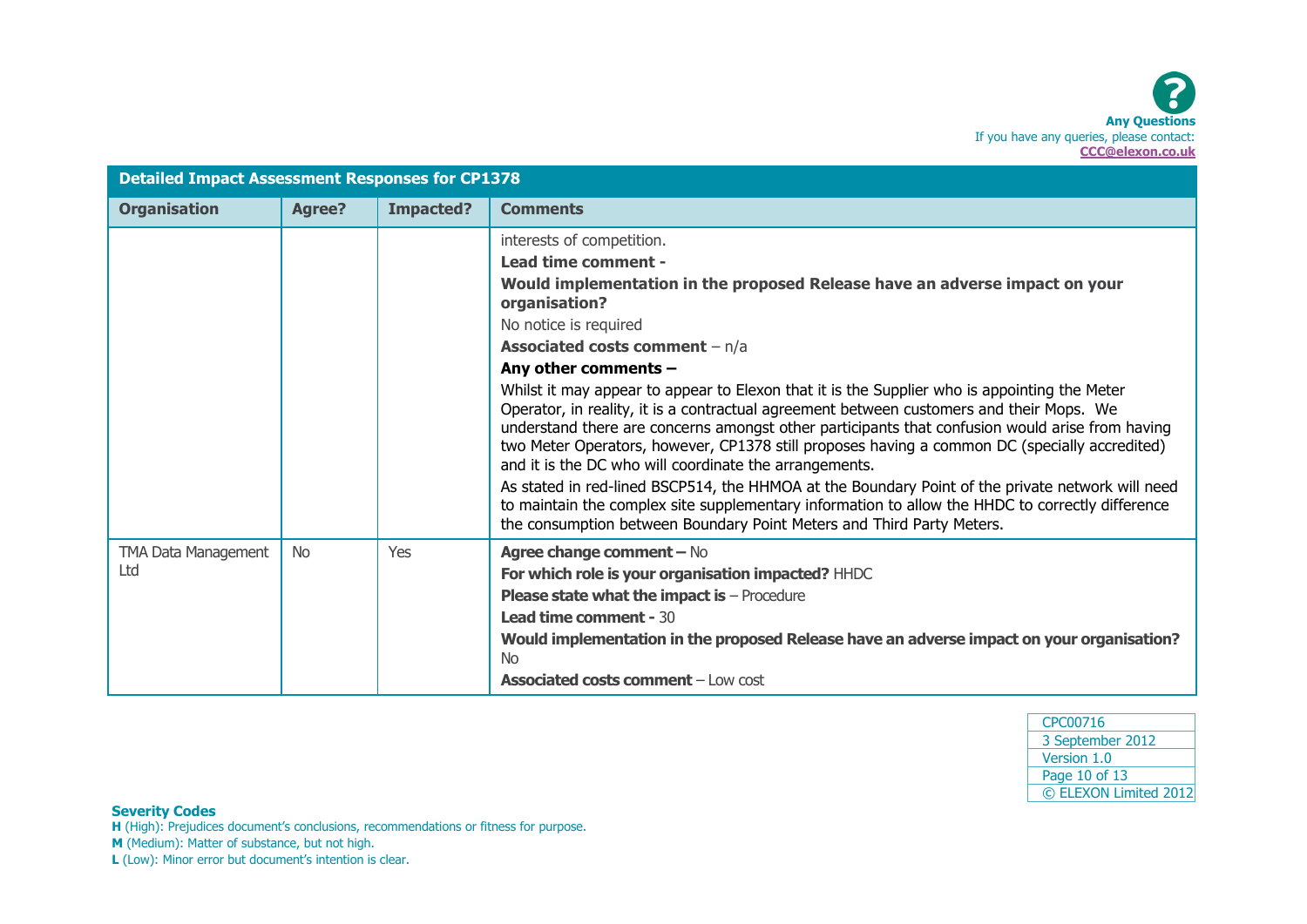| <b>Detailed Impact Assessment Responses for CP1378</b> |               |                  |                                                                                                                                                                                                                                                                                                                                                                                                                                                                                                                                                                                                                                                                                                                                                                                                                                                                                                                                                                                                                                                                                                                                                                                                                                                                                                                                                                                                                                                                                                         |
|--------------------------------------------------------|---------------|------------------|---------------------------------------------------------------------------------------------------------------------------------------------------------------------------------------------------------------------------------------------------------------------------------------------------------------------------------------------------------------------------------------------------------------------------------------------------------------------------------------------------------------------------------------------------------------------------------------------------------------------------------------------------------------------------------------------------------------------------------------------------------------------------------------------------------------------------------------------------------------------------------------------------------------------------------------------------------------------------------------------------------------------------------------------------------------------------------------------------------------------------------------------------------------------------------------------------------------------------------------------------------------------------------------------------------------------------------------------------------------------------------------------------------------------------------------------------------------------------------------------------------|
| <b>Organisation</b>                                    | <b>Agree?</b> | <b>Impacted?</b> | <b>Comments</b>                                                                                                                                                                                                                                                                                                                                                                                                                                                                                                                                                                                                                                                                                                                                                                                                                                                                                                                                                                                                                                                                                                                                                                                                                                                                                                                                                                                                                                                                                         |
|                                                        |               |                  | Any other comments -n/a                                                                                                                                                                                                                                                                                                                                                                                                                                                                                                                                                                                                                                                                                                                                                                                                                                                                                                                                                                                                                                                                                                                                                                                                                                                                                                                                                                                                                                                                                 |
| <b>Western Power</b><br><b>Distribution</b>            | <b>No</b>     | Yes              | <b>Agree change comment - No</b><br>We believe that allowing multiple MOAs to operate sites on a license exempt network will increase the risk to<br>settlements.<br>Under the proposals the MOA appointed to the boundary point meter retains responsibility for maintaining the<br>complex metering details for the network to ensure settlement is correct. However, this MOA will now be<br>dependent on another MOA providing them with data to be able to undertake this task. This extra step<br>increases the risk of errors and it is unclear how the MOA appointed to the boundary point can ensure another<br>MOA provides them with the data needed.<br>For which role is your organisation impacted? LDSO<br>Please state what the impact is $-$<br>We believe the change proposal increases the risk of settlement error and therefore risks resultant inaccuracy<br>in DUoS charges<br><b>Lead time comment - 120</b><br>Would need to consider introduction of additional controls to confirm accuracy of DUoS billing data for MPANS<br>connected to a license exempt network.<br>Would implementation in the proposed Release have an adverse impact on your organisation?<br>Yes - We will not be able to design and build in the additional safeguards we think will be necessary to deal<br>with the increased risk of DUoS errors by November 2012. February 2013 would be achievable provided a<br>decision on this CP is made by end of September<br>Associated costs comment - |
|                                                        |               |                  | Unknown at this stage but probably $<£10,000$                                                                                                                                                                                                                                                                                                                                                                                                                                                                                                                                                                                                                                                                                                                                                                                                                                                                                                                                                                                                                                                                                                                                                                                                                                                                                                                                                                                                                                                           |

| CPC00716              |
|-----------------------|
| 3 September 2012      |
| Version 1.0           |
| Page 11 of 13         |
| © ELEXON Limited 2012 |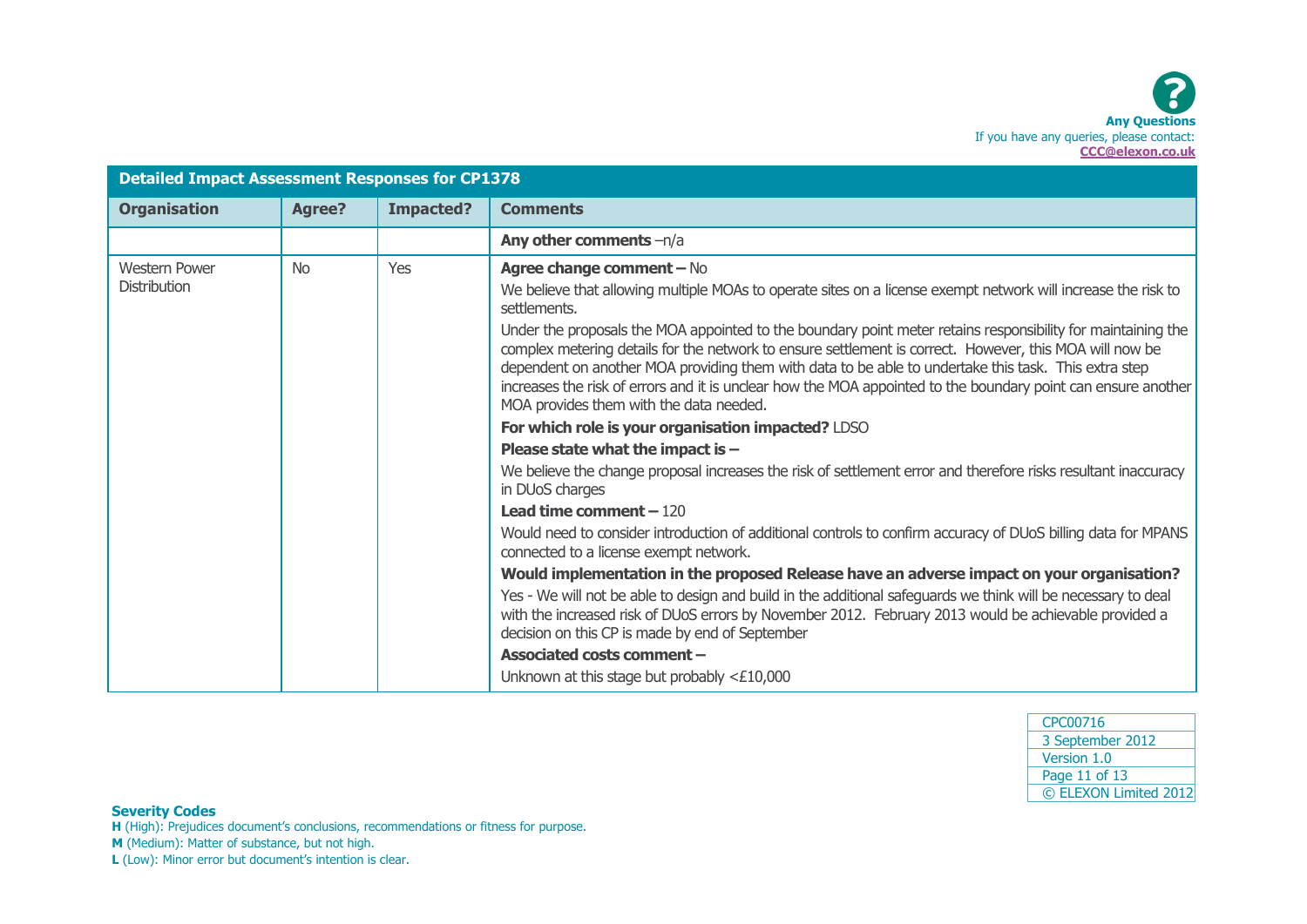

| <b>Detailed Impact Assessment Responses for CP1378</b> |        |           |                                                                                                                                                                                                                                                                                                                                              |
|--------------------------------------------------------|--------|-----------|----------------------------------------------------------------------------------------------------------------------------------------------------------------------------------------------------------------------------------------------------------------------------------------------------------------------------------------------|
| <b>Organisation</b>                                    | Agree? | Impacted? | <b>Comments</b>                                                                                                                                                                                                                                                                                                                              |
|                                                        |        |           | Any other comments $-$<br>Whilst we recognise this CP gives a benefit of increased competition we think there is an increased risk to<br>settlements due to it. This risk could be reduced if BSCP514 section 5 was changed to provide detailed<br>interface and timetable information to make the interactions between multiple MOAs clear. |

| CPC00716              |  |  |  |  |  |
|-----------------------|--|--|--|--|--|
| 3 September 2012      |  |  |  |  |  |
| Version 1.0           |  |  |  |  |  |
| Page 12 of 13         |  |  |  |  |  |
| © ELEXON Limited 2012 |  |  |  |  |  |